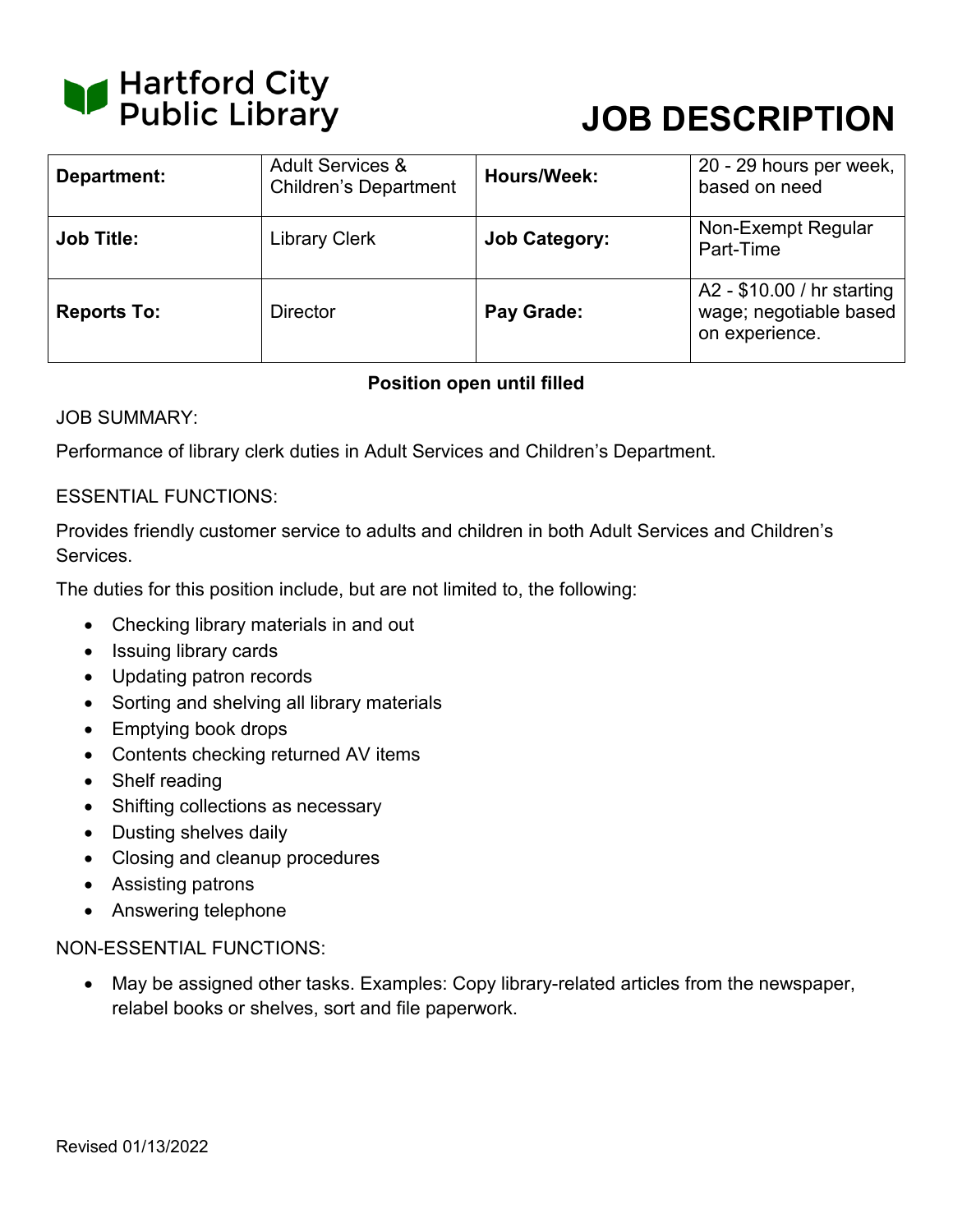## JOB SPECIFICATIONS

### *Skills Required*

- Must be able to file library materials alphabetically and numerically.
- Must have the physical ability to push and pull loaded book carts.
- Must be able to bend, stretch, and kneel.
- Must be able to climb on, and balance on, a kick stool.
- Must be able to communicate verbally and in writing with other library staff and with the public
- Must have the ability to follow verbal and written instructions.
- Must be able to work without direct supervision.

### *Other Requirements*

- Must have basic computer skills, including but not limited to using internet browsers and word processors.
- Must have the ability to work every other Saturday 9 AM 2 PM, plus Monday, Tuesday, Wednesday, and Thursday evenings until 6:30 PM.
- Customer service experience: applicants need to be comfortable working with both children and adults, and able to maintain a friendly attitude in challenging situations.
- Must be willing to work with others and be cooperative with all library staff.
- Must be willing to carry out additional duties not already listed above.

### *Preferred*

- Experience using, volunteering in, or working in a library.
- Experience using the Evergreen Indiana catalog to search for items and place holds.

## BENEFITS:

• This job is eligible for Personal Time Off (PTO) after Jan 1, 2023.

### DISCLAIMER:

- Nothing in this job description restricts management's right to assign or reassign duties and responsibilities to this job at any time;
- This description reflects management's assignment of essential functions, it does not proscribe or restrict the tasks that may be assigned; or
- This job description is subject to change at any time.
- Applicants are required to take a skills test at the time of the interview.